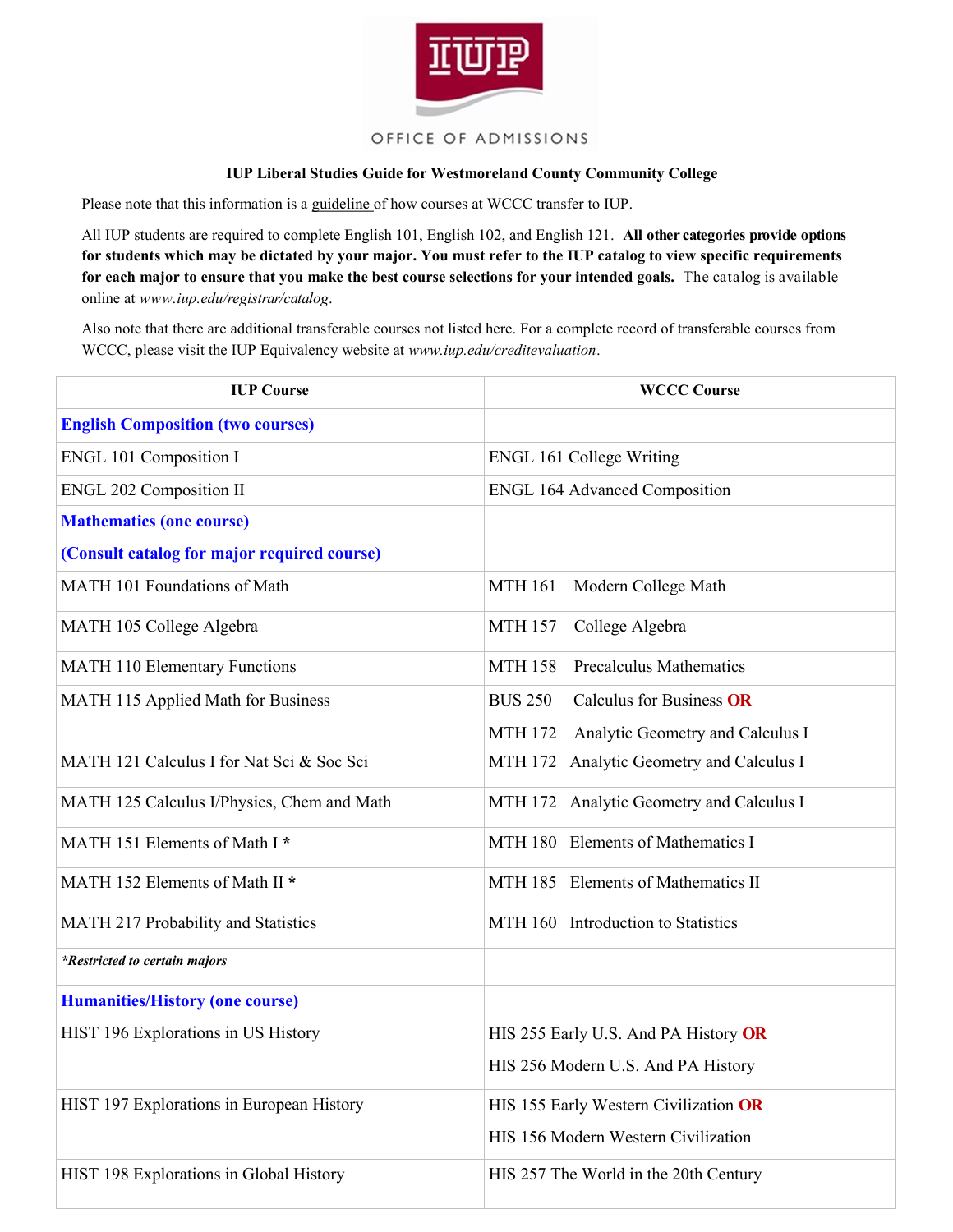| <b>IUP Course</b>                                              | <b>WCCC Course</b>                                |
|----------------------------------------------------------------|---------------------------------------------------|
| <b>Humanities/Literature (one course)</b>                      |                                                   |
| <b>ENGL 121 Humanities Literature</b>                          | ENG 255 Introduction to Literature OR             |
|                                                                | ENG 256 20th century Literary Themes OR           |
|                                                                | ENG 258 Survey of World Literature                |
| <b>Humanities/Philosophy or Religious Studies (one course)</b> |                                                   |
| PHIL 101 Inf. Logic: Meth. Of Critical Thinking                | PHL 155 Introduction to Logic                     |
| PHIL 100 Introduction to Philosophy                            | PHL 160 Introduction to Philosophy                |
| PHIL 122 Contemporary Moral Issues                             | PHL 161 Introduction to Ethics                    |
| RLST 110 World Religions                                       | REL 171 World Religions Survey                    |
| <b>Fine Arts (one course)</b>                                  |                                                   |
| ARHI 101 Introduction to Art                                   | ART 155 Introduction to Art History OR            |
|                                                                | <b>ART 156 World Art Survey</b>                   |
| MUHI 101 Introduction to Music                                 | MUS 155 Music Listening: A Survey                 |
| THTR 101 Introduction to Theater                               | ENG/THR 159 Introduction to Theater               |
| <b>Natural Science Labs</b>                                    |                                                   |
| (Consult catalog for major required courses)                   |                                                   |
| BIOL 103 Life on Earth                                         | BIO 156 General Biology II                        |
| BIOL 104 How the Human Body Works                              | BIO 155 General Biology I                         |
| CHEM 101 College Chemistry I                                   | CHEM 107 Introductory Concepts in Chemistry I     |
| CHEM 102 College Chemistry II                                  | CHEM 108 Introductory Concepts in Chemistry II OR |
|                                                                | CHM 264 Chemistry for the Health Sciences         |
| CHEM 111 General Chemistry I                                   | CHM 155 General Chemistry I                       |
| CHEM 112 General Chemistry II                                  | CHM 156 General Chemistry II                      |
| GEOS 101/102 The Dynamic Earth/lab                             | EPS 163 Introduction to Physical Geology          |
| GEOS 105/106 Exploring the Universe/lab                        | EPS 150 Astronomy                                 |
| PHYS 111/121 Physics I with lab                                | PHY 155 College Physics I                         |
| PHYS 112/122 Physics II with lab                               | PHY 156 College Physics II                        |
| PHYS 131/141 Physics I with lab (Calculus)                     | PHY 255 Engineering Physics I                     |
| PHYS 132/142 Physics II with lab (Calculus)                    | PHY 256 Engineering Physics II                    |
| SCI 105 Physical Science I                                     | PHY 107 Applied Physics                           |
| <b>Natural Science Non-Lab Courses</b>                         |                                                   |
| (Consult catalog for major required courses)                   |                                                   |
| <b>BIOL 114 Environmental Biology</b>                          | BIO 120 Environmental Issues                      |
| PHYS 101 Energy and our Environment                            | PHY 150 Energy and Society                        |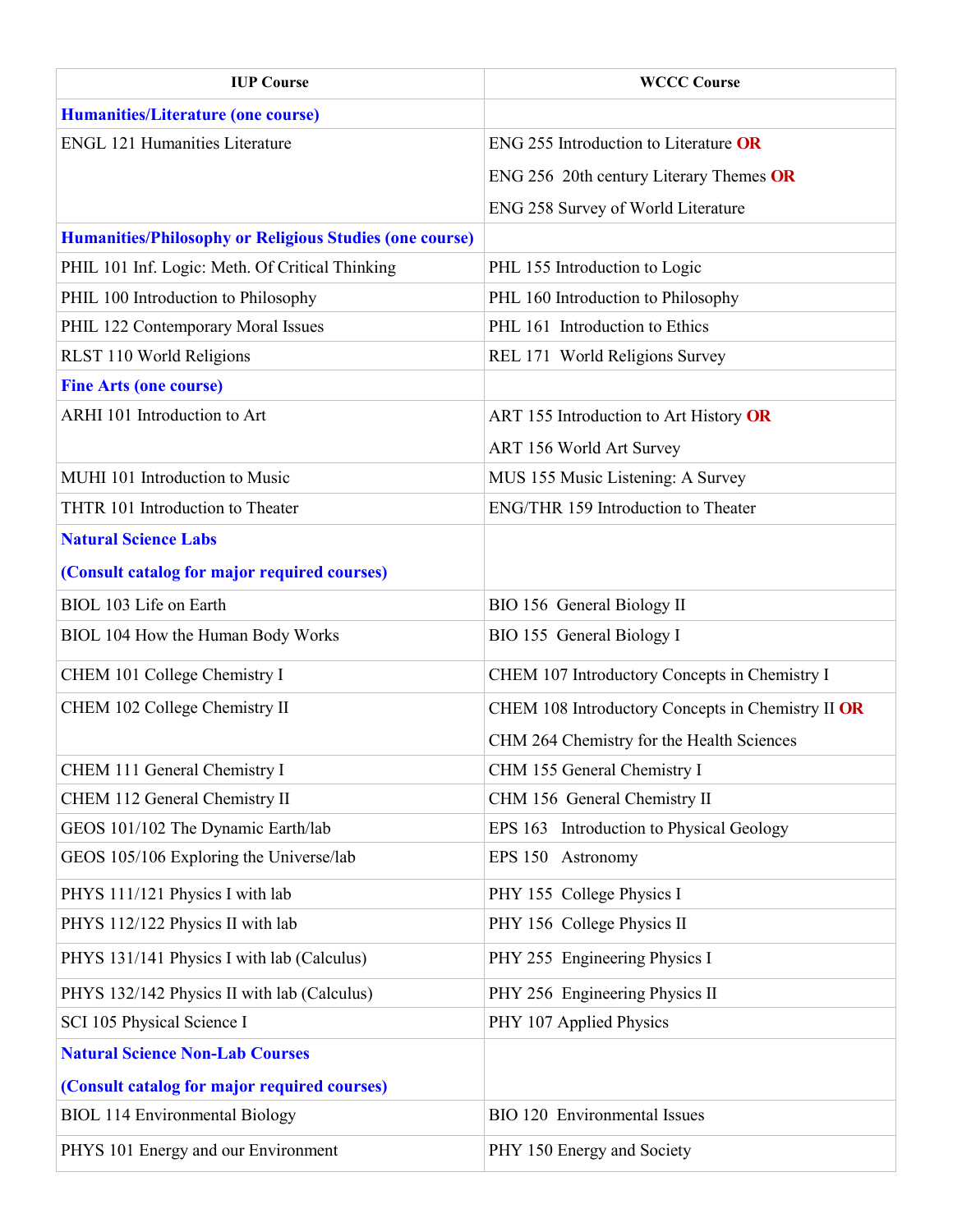| <b>IUP Course</b>                                           | <b>WCCC Course</b>                           |
|-------------------------------------------------------------|----------------------------------------------|
| <b>Science courses for Early Childhood Education Majors</b> |                                              |
| (Take two at WCCC)                                          |                                              |
| SCI 101 Fundamentals of Physics                             | PHY 153 Introduction to Physics OR           |
|                                                             | PHYS 107 Applied Physics                     |
| SCI 102 Fundamentals of Chemistry                           | No Equivalent                                |
| SCI 103 Fundamentals of Earth and Space Science             | EPS 160 Earth Science                        |
| SCI 104 Fundamentals of Environmental Biology               | BIO 120 Environmental Issues                 |
| <b>Social Science Courses (two courses) If you choose</b>   |                                              |
| <b>Sociology, take only one Sociology course, not both</b>  |                                              |
| (Consult catalog for major required courses)                |                                              |
| CRIM 101 Crime and Justice Systems                          | CRJ 155 Introduction to Criminal Justice     |
| <b>ECON 101 Basic Economics</b>                             | ECN 158 Elements of Economics                |
| <b>ECON 121 Principles of Macroeconomics</b>                | ECN 255 Macroeconomics                       |
| GEOG 101 Geography: Human & Environment                     | GEO 155 Intro to Human Geography             |
| <b>PLSC 111 American Politics</b>                           | POL 155 American National Government         |
| PSYC 101 General Psychology                                 | PSY 160 General Psychology                   |
| SOC 151 Principles of Sociology                             | SOC 155 Principles of Sociology              |
| SOC 231 Contemporary Social Problems                        | SOC 162 Contemporary Social Problems         |
| <b>Global Awareness (one course)</b>                        |                                              |
| <b>ANTH 211 Cultural Anthropology</b>                       | SOC 255 Cultural Anthropology                |
| PLSC 101 World Politics                                     | POL 156 Modern Political Systems             |
| <b>Dimensions of Wellness (one course)</b>                  |                                              |
| FIN 143 Financial Wellness                                  | FIN 155 Personal Finance                     |
| HPED 143 Health and Wellness                                | HPE 156 Health and Physical Education OR     |
|                                                             | HPE 157 Perspectives in Health               |
| <b>Liberal Studies Electives (0 to 3 courses)</b>           |                                              |
| (Consult catalog for major required courses)                |                                              |
| CDFR 218 Child Development                                  | PSY 265 Child Psychology                     |
| COSC 101 Computer Literacy                                  | CPT 150 Microcomputer Concepts               |
| <b>ECON 122 Principles of Microeconomics</b>                | ECN 256 Microeconomics                       |
| MATH 122 Calculus II for Nat and Social Sciences            | MTH 173 Analytical Geometry and Calculus II  |
| MATH 126 Calculus II Physics, Chem and Math                 | MTH 173 Analytical Geometry and Calculus II  |
| MATH 214 Prob and Stats for Business Majors                 | <b>BUS 244 Business Statistics OR</b>        |
|                                                             | MTH 160 Introduction to Statistics           |
| MATH 217 Probability and Statistics                         | MTH 160 Introduction to Statistics           |
| MATH 225 Calculus III/Phys, Chem and Math                   | MTH 271 Analytical Geometry and Calculus III |